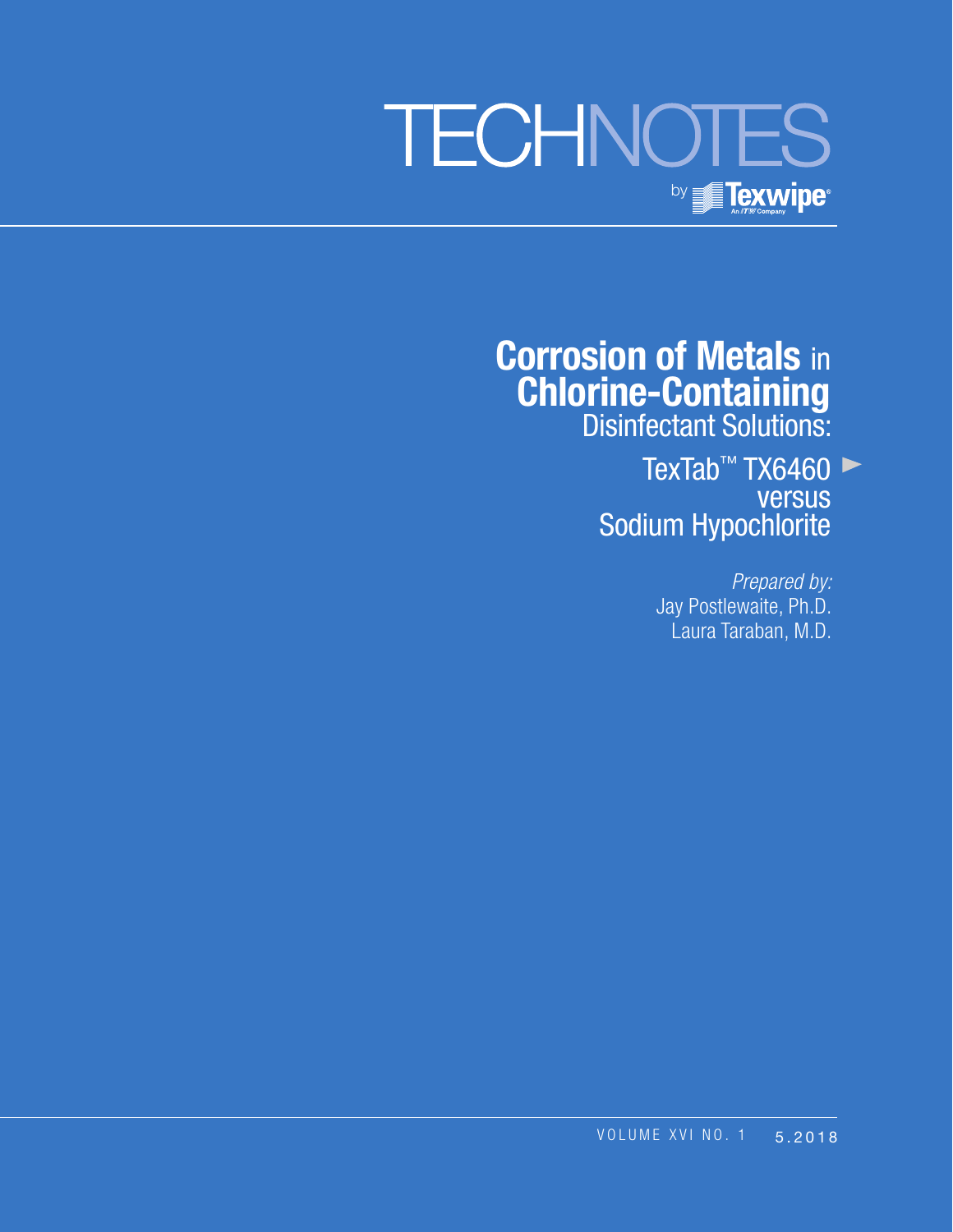# **Corrosion of Metals** in **Chlorine-Containing**

Disinfectant Solutions:

TexTab™ TX6460 versus Sodium Hypochlorite



### Introduction

The corrosiveness of solutions of TexTab TX6460 and sodium hypochlorite were tested in accordance with the Standard Guide for Laboratory Immersion Corrosion Testing of Metals (NACE TM0169/G31-12a). The stainless steels 304, 316, and aluminum metal samples tested were 25 mm (1") in diameter with a drilled hole.

### **Procedure**

The metal samples were cleaned using a scouring pad and methanol. The samples were dried carefully ensuring no dust or residue was left on the surface. Test solutions of 1,000 ppm, 2,000 ppm and 5,000 ppm chlorine were prepared in by dissolving TexTab TX6460 tablets in deionized water. Sodium hypochlorite solutions of 1,000 ppm, 2,000 ppm and 5,000 ppm chlorine were prepared by dilution with deionized water.

The chlorine concentration and pH of the solutions were measured at the beginning of the test. Test solutions (200 - 230 ml) were put in sealable test vessels to a depth sufficient to cover the sample. The sample weight was recorded and the sample was photographed. One sample was suspended in each test vessel with fishing line looped through the center hole. The samples were submerged in the test solution for 30 days at room temperature.

After 30 days the samples were visually inspected and photographed for corrosion. The samples were dried and any corrosion was removed using a lightly abrasive bristle brush before weighing. Each test solution was reanalyzed for chlorine and pH.

## **Results**

Most stainless steel samples retained a lustrous appearance after 30 days in both TexTab and hypochlorite solutions. One 304 sample was corroded in 2,000 ppm hypochlorite but this may have been the result of a defect in the machining of the sample. Aluminum samples were more corroded in hypochlorite solutions losing their luster. There was slight salt deposition of samples in TexTab. However, rubbing with a bristle brush restored the appearance of the samples.

 $\blacktriangleright$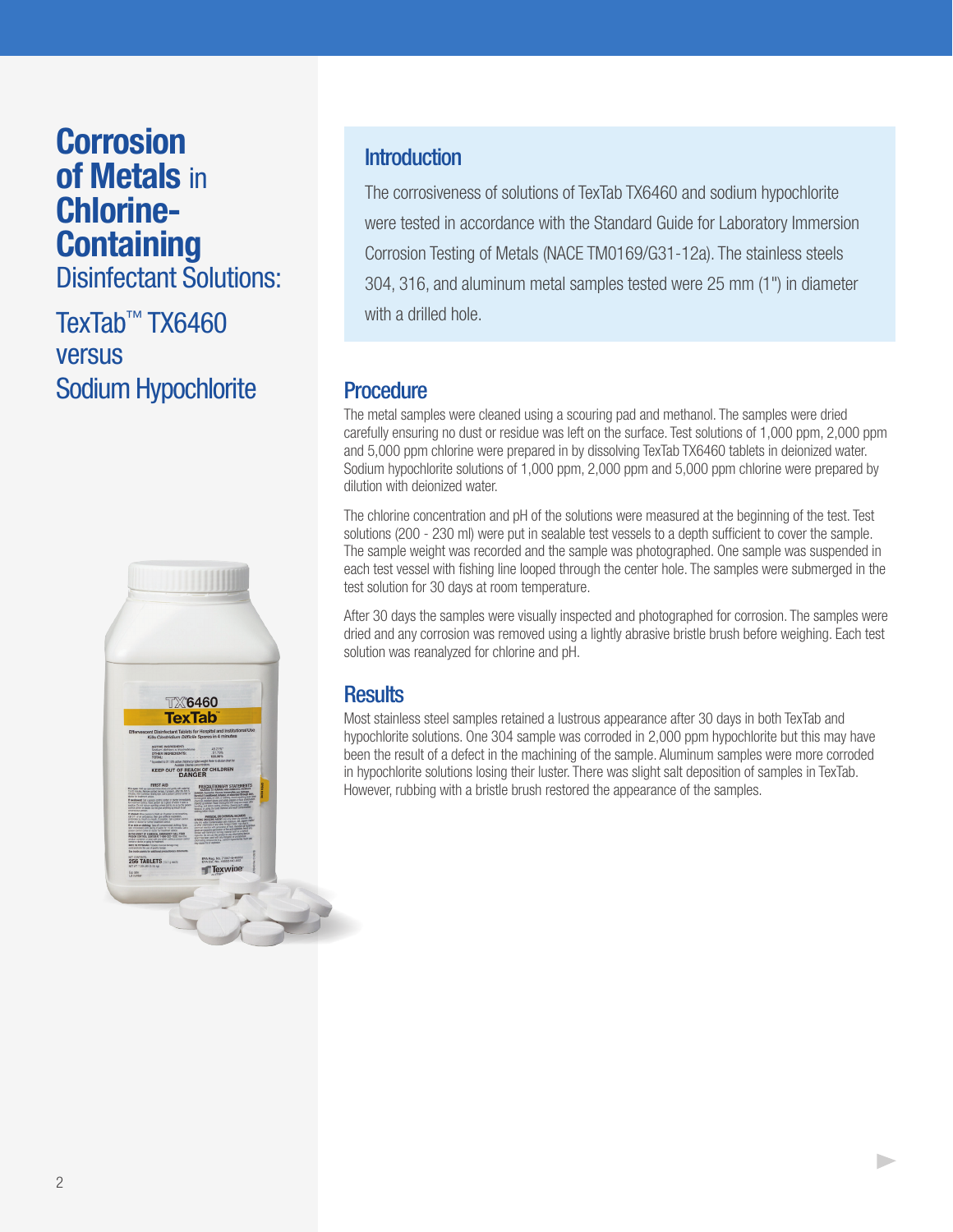#### Table 1. *Visual inspection of metals after 30 days in solution*



The pH of solutions varied little over the 30 day trial. pH of TexTabs solutions were ~6. pH of hypochlorite was 11-12. This higher pH causes corrosion of aluminum (Tables 2-3). The sample weights were unchanged over 30 days for TexTabs with only a very slight increase (0.40%) of one of the samples in 5,000 ppm (Tables 4-6). The weight change was much greater for aluminum in hypochlorite with weight gains in excess of 3% seen for some samples (Tables 7-9).

D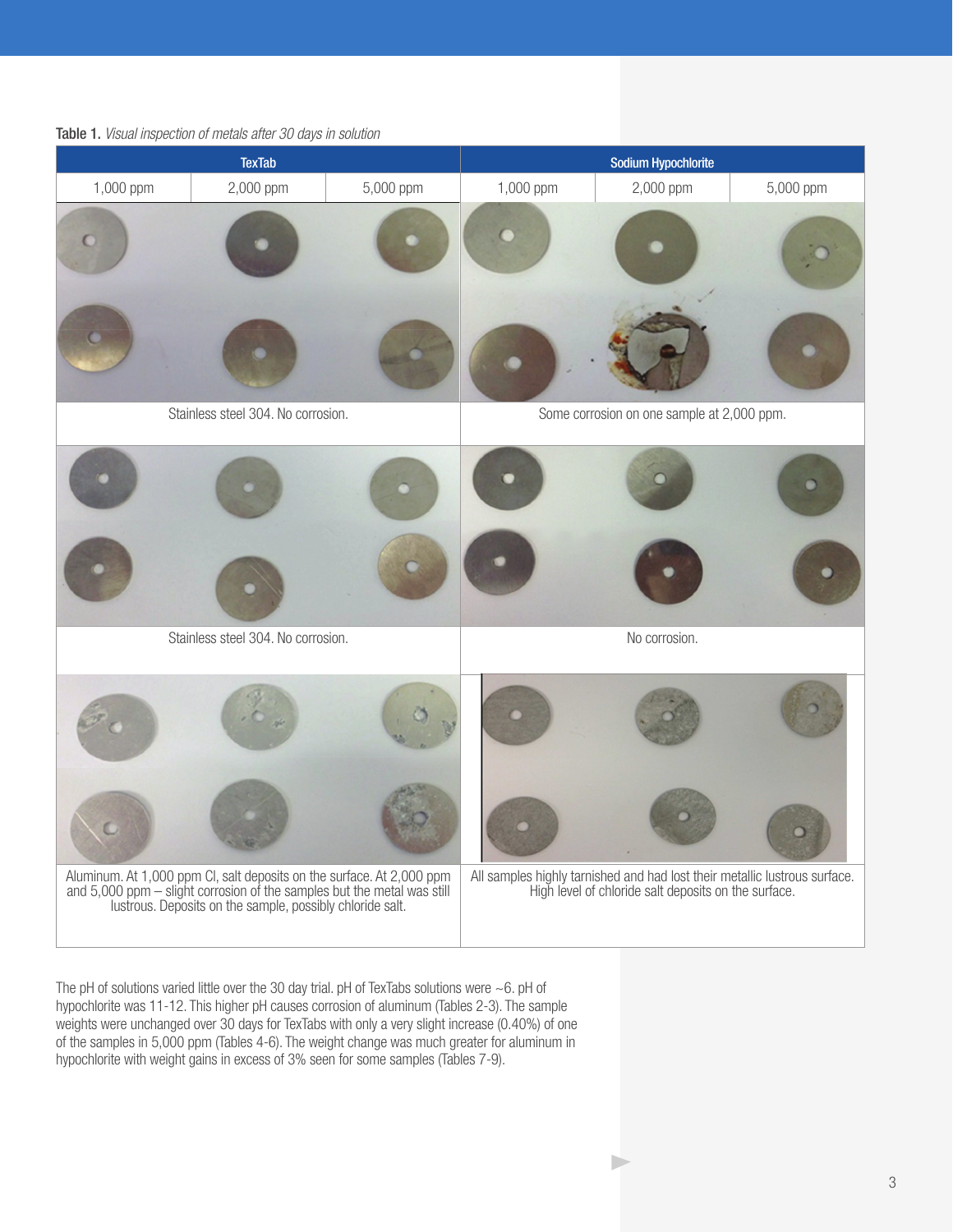# **Corrosion of Metals** in **Chlorine-Containing**

Disinfectant Solutions:

# TexTab™ TX6460 versus Sodium Hypochlorite

#### **Table 2.** *Initial and final pH of TexTab solutions.*

| pH                  | 1,000 ppm | 2,000 ppm | 5,000 ppm |
|---------------------|-----------|-----------|-----------|
| Initial pH          | 5.98      | 5.77      | 5.86      |
| Stainless Steel 304 | 6.07      | 6.02      | 5.97      |
| Stainless Steel 304 | 6.04      | 5.97      | 5.93      |
| Stainless Steel 316 | 6.33      | 5.96      | 5.87      |
| Stainless Steel 316 | 6.17      | 6.06      | 5.82      |
| Aluminum            | 5.95      | 6.04      | 5.91      |
| Aluminum            | 6.04      | 6.03      | 5.88      |

#### **Table 3.** *Initial and final pH of various hypochlorite solutions.*

| pH                  | $1,000$ ppm | 2,000 ppm | 5,000 ppm |
|---------------------|-------------|-----------|-----------|
| Initial pH          | 11.33       | 11.71     | 12.23     |
| Stainless Steel 304 | 11.3        | 11.75     | 12.17     |
| Stainless Steel 304 | 11.3        | 11.74     | 12.23     |
| Stainless Steel 316 | 11.63       | 11.8      | 12.13     |
| Stainless Steel 316 | 11.52       | 11.49     | 12.21     |
| Aluminum            | 10.81       | 11.39     | 11.69     |
| Aluminum            | 10.79       | 11.55     | 11.78     |

#### **Table 4.** *1,000 ppm TexTab samples.*

| <b>Metal</b>        | <b>Initial Weight (g)</b> | Final Weight (g) | <b>Comment</b> |      |
|---------------------|---------------------------|------------------|----------------|------|
| Stainless Steel 304 | 7.55                      | 7.55             | No change      | 0.00 |
| Stainless Steel 304 | 7.57                      | 7.57             | No change      | 0.00 |
| Stainless Steel 316 | 7.65                      | 7.65             | No change      | 0.00 |
| Stainless Steel 316 | 7.67                      | 7.67             | No change      | 0.00 |
| <b>Aluminum</b>     | 2.52                      | 2.52             | No change      | 0.00 |
| Aluminum            | 2.52                      | 2.52             | No change      | 0.00 |

#### **Table 5.** *2,000 ppm TexTab samples.*

| <b>Metal</b>        | <b>Initial Weight (g)</b> | Final Weight (g)  | <b>Comment</b> | % Change |
|---------------------|---------------------------|-------------------|----------------|----------|
| Stainless Steel 304 | 7.56                      | 7.56              | No change      | 0.00     |
| Stainless Steel 304 | 7.55                      | No change<br>7.55 |                | 0.00     |
| Stainless Steel 316 | 7.57                      | 7.57              | No change      | 0.00     |
| Stainless Steel 316 | 7.59                      | 7.59              | No change      | 0.00     |
| Aluminum            | 2.51                      | 2.51              | No change      | 0.00     |
| Aluminum            | 2.50                      | 2.50              | No change      | 0.00     |

#### **Table 6.** *5,000 ppm TexTab samples.*

| <b>Metal</b>        | Initial Weight (g) | Final Weight (g) | <b>Comment</b>     | % Change |  |  |  |
|---------------------|--------------------|------------------|--------------------|----------|--|--|--|
| Stainless Steel 304 | 7.13               | 7.13             | No change          | 0.00     |  |  |  |
| Stainless Steel 304 | 7.57               | 7.57             | No change          | 0.00     |  |  |  |
| Stainless Steel 316 | 7.65               | 7.65             | No change          | 0.00     |  |  |  |
| Stainless Steel 316 | 7.55               | 7.55             | No change          | 0.00     |  |  |  |
| Aluminum            | 2.51               | 2.51             | No change          | 0.00     |  |  |  |
| Aluminum            | 2.50               | 2.51             | Weight<br>increase | 0.40     |  |  |  |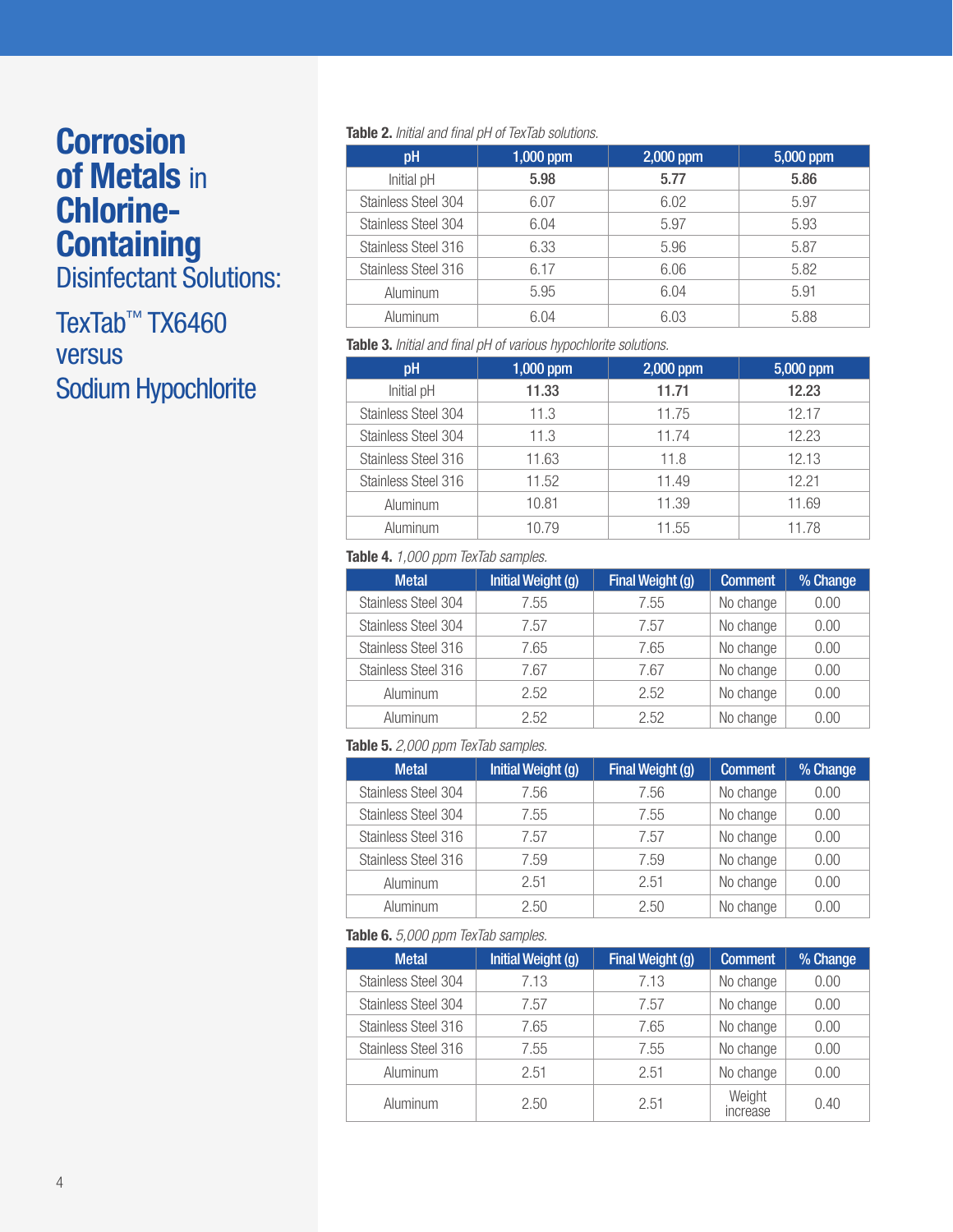#### **Table 7.** *1,000 ppm Hypochlorite samples.*

| <b>Metal</b>        | <b>Initial Weight (g)</b> | <b>Comment</b><br>Final Weight (g) |                    | % Change |
|---------------------|---------------------------|------------------------------------|--------------------|----------|
| Stainless Steel 304 | 7.57                      | 7.57                               | No change          | 0.00     |
| Stainless Steel 304 | 7.56                      | No change<br>7.56                  |                    | 0.00     |
| Stainless Steel 316 | 7.65                      | 7.65                               | No change          | 0.00     |
| Stainless Steel 316 | 7.67                      | 7.67                               | No change          | 0.00     |
| Aluminum            | 2.51                      | 2.52                               | Weight<br>increase | 0.40     |
| Aluminum            | 2.51                      | 2.52                               | Weight<br>increase | 0.40     |

**Table 8.** *2,000 ppm Hypochlorite samples.*

| <b>Metal</b>               | <b>Initial Weight (g)</b> | Final Weight (g)<br><b>Comment</b> |                    | % Change |
|----------------------------|---------------------------|------------------------------------|--------------------|----------|
| Stainless Steel 304        | 7.55                      | 7.55                               | No change          | 0.00     |
| <b>Stainless Steel 304</b> | 7.6                       | Weight<br>7.9<br>increase          |                    | 3.95     |
| Stainless Steel 316        | 7.57                      | 7.57                               | No change          | 0.00     |
| Stainless Steel 316        | 7.59                      | 7.59                               | No change          | 0.00     |
| Aluminum                   | 2.57                      | 2.59                               | Weight<br>increase | 3.19     |
| Aluminum                   | 2.51                      | 2.58                               | Weight<br>increase | 2.79     |

#### **Table 9.** *5,000 ppm Hypochlorite samples.*

| <b>Metal</b>               | <b>Initial Weight (g)</b> | Final Weight (g)  | <b>Comment</b>     | % Change |
|----------------------------|---------------------------|-------------------|--------------------|----------|
| Stainless Steel 304        | 7.54                      | 7.54              | No change          |          |
| <b>Stainless Steel 304</b> | 7.54                      | No change<br>7.54 |                    | 0.00     |
| Stainless Steel 316        | 7.65                      | 7.65              | No change          |          |
| Stainless Steel 316        | 7.55                      | 7.55              | No change          | 0.00     |
| Aluminum                   | 2.51                      | 2.54              | Weight<br>increase | 1.20     |
| Aluminum                   | 2.52                      | 2.61              | Weight<br>increase | 3.57     |

The TexTab solutions were much more stable over the 30 day trial period. Activity was generally in excess of 70% of initial assay for 1,000, 2000 and 5,000 ppm solutions with all 3 metals (Table 10). Hypochlorite solutions were less stable over 30 days with <50% activity remaining in all samples. In samples with aluminum activity declined to 30%.

#### Table 10. *Initial and 30 day Cl<sub>2</sub> Concentration of TexTab solutions*

| <b>pH</b>             | 1,000 ppm | $\frac{1}{2}$ | 2,000 ppm | $\%$ | 5,000 ppm | $\%$ |
|-----------------------|-----------|---------------|-----------|------|-----------|------|
| Initial concentration | 1092      |               | 2128      |      | 5135      |      |
| Stainless Steel 304   | 794       | 79            | 1518      | 76   | 3589      | 72   |
| Stainless Steel 304   | 780       | 78            | 1504      | 75   | 3603      | 72   |
| Stainless Steel 316   | 780       | 78            | 1518      | 76   | 3589      | 72   |
| Stainless Steel 316   | 780       | 78            | 1504      | 75   | 3560      | 71   |
| Aluminum              | 752       | 75            | 1504      | 75   | 3433      | 69   |
| Aluminum              | 752       | 75            | 1518      | 76   | 3489      | 7Λ   |

 $\blacktriangleright$